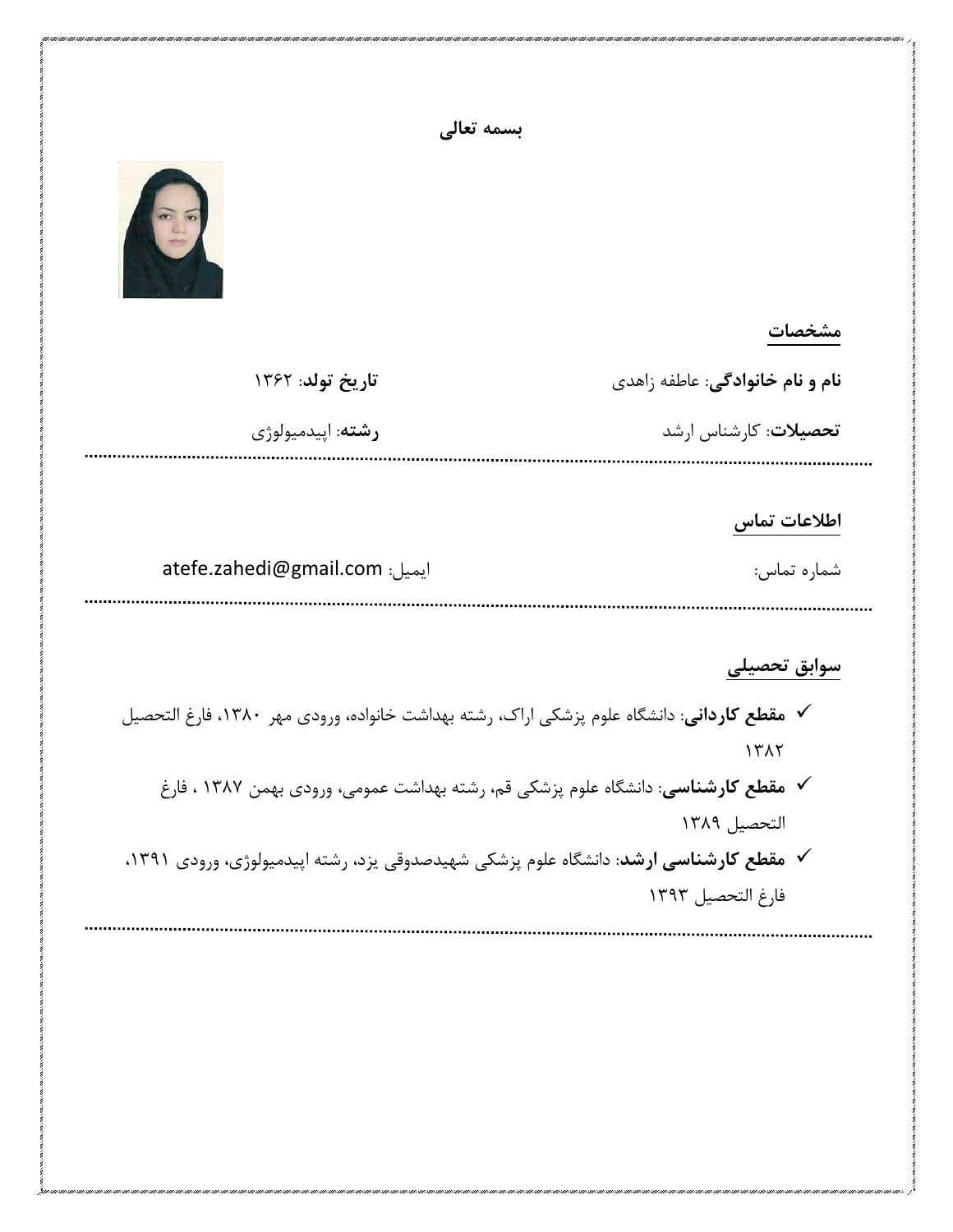## **سوابق کاری و اجرایی:**

 کاردان مرکز ، مرکز بهداشتی درمانی روستایی ، از تاریخ 31/21/11 لغایت 36/1/1 )طرح کاردانی( مربی بهداشت، اراک، دبستان. از تاریخ 31/3/2 لغایت 31/21/11 )قراردادی( مشارکت در طرح سنجش دانش اموزان بدو ورود به مدرسه بعنوان شنوایی سنج در سال 2611 هیات علمی، ابادان، دانشکده علوم پزشکی ابادان، از تاریخ 11/1/21 الی 11/1/26)تعهد خدمت( عضو کارگروه بسته ارزیابی آزمون در دانشکده علوم پزشکی آبادان عضو کارگروه بسته اعتالی اخالق حرفه ای در دانشکده علوم پزشکی آبادان عضو کمیته ارزشیابی اساتید در دانشکده علوم پزشکی آبادان عضو کمیته ارزیابی آزمون در دانشکده علوم پزشکی آبادان عضو مرکز RCC در دانشکده علوم پزشکی آبادان عضو هیات علمی پیمانی دانشکده علوم پزشکی اسداباد از تاریخ 11/3/21 مسئول کمیته ترفیع اعضای هیات علمی در دانشکده علوم پزشکی اسداباد مسئول اساتید مشاور در دانشکده علوم پزشکی اسداباد مسئول بسته حرکت به سوی دانشگاه نسل سوم در دانشکده علوم پزشکی اسداباد

## **تالیفات و دستاوردها**

 تالیف کتاب با عنوان "اخالق حرفه ای در مراکز بهداشتی" پژوهشگر برتر سال 2611 فارغ التحصیل نفر اول دوره کارشناسی ارشد عضو دفتر استعداد درخشان در مقطع کارشناسی ارشد

## **سوابق آموزشی**

اصول و کلیات اپیدمیولوژِی، رشته بهداشت عمومی، 1 ترم تحصیلی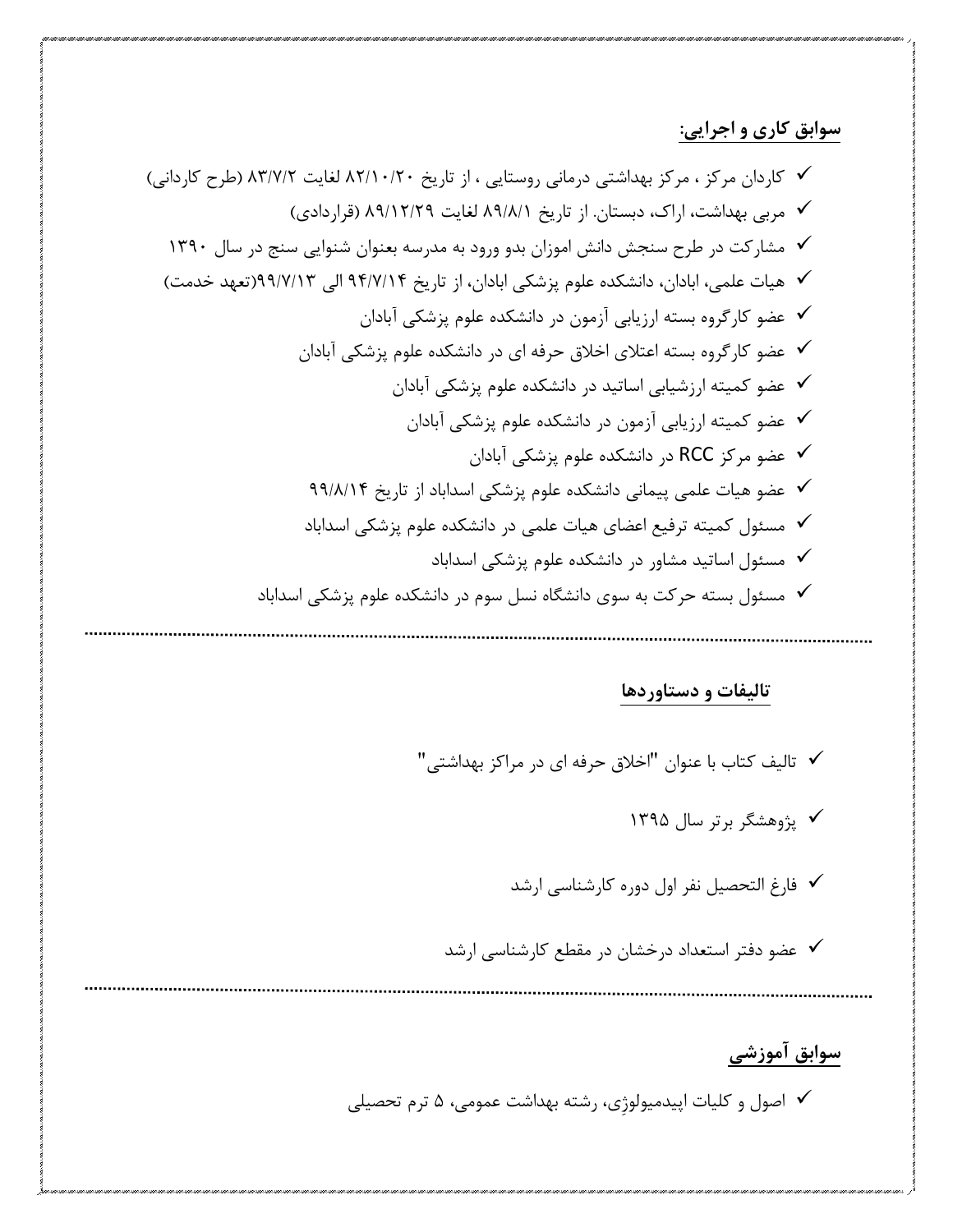اپیدمیولوژی بیماریهای شایع در ایران، رشته بهداشت عمومی، 1 ترم تحصیلی مبانی اپیدمیولوژی، رشته فناوری اطالعات سالمت، 6 ترم تحصیلی اصول اپیدمیولوژی و مبارزه با بیماریهای شایع در ایران، رشته پرستاری، 1 ترم تحصیلی اصول اپیدمیولوژی، رشته بهداشت محیط و کتابداری پزشکی، 3 ترم تحصیلی آمار حیاتی، رشته های بهداشت محیط ، پرستاری، هوشبری، اتاق عمل، 1 دوره روش تحقیق در علوم بهداشتی، رشته بهداشت عمومی و پرستاری، 1 دوره بهداشت عمومی، رشته فوریت های پزشکی، 2 ترم تحصیلی کاربرد کامپیوتر در تجزیه و تحلیل داده های بهداشتی، رشته بهداشت عمومی، 6 ترم تحصیلی بهداشت دانش اموزان و مدارس، رشته بهداشت عمومی، 2 ترم تحصیلی کاراموزی در عرصه بهداشت جامعه: رشته پرستاری اصول و کلیات خدمات بهداشتی، رشته بهداشت عمومی، 2 ترم تحصیلی اصول برنامه ریزی بهداشتی، رشته بهداشت عمومی، 2 ترم تحصیلی کاراموزی در عرصه بهداشت مدارس: رشته پرستاری کارگاه روش تحقیق spss کارگاه

**سوابق پژوهشی**

**-1 مقاالت:**

- 1. The association between adverse events in the last  $\circ$  years and the rate of breast cancer: A case-control study. (Babak RASTEGARIMEHR , \***Atefeh ZAHEDI** , Parvin YAVARI , Mohammad Hassan LOTFI , Moslem TAHERI SOODEJANI)
- 2. Assessment of environmental factors in the improvement of labor productivity in the Abadan school of medical sciences. (Alireza Mazraekar, Sahar Geravandi, Mohammad Javad Mohammadi, Adel Deris, **Atefeh Zahedi**, Masoumeh Ghasemnezhad, Ali Soleimani Nejad, Mahboobeh Momtazan). Fresenius Environmental Bulletin.  $Y \cdot Y'$ .  $Y \cdot (A) \cdot Y' \cdot Y''$ .  $\circ$   $\uparrow$   $\wedge$   $\uparrow$

5. Incidence, Trends and Epidemiology of Cancers in North West of Iran

(**Atefeh Zahedi**, Hosein Rafiemanesh, Mostafa Enayatrad, Mahshid Ghoncheh,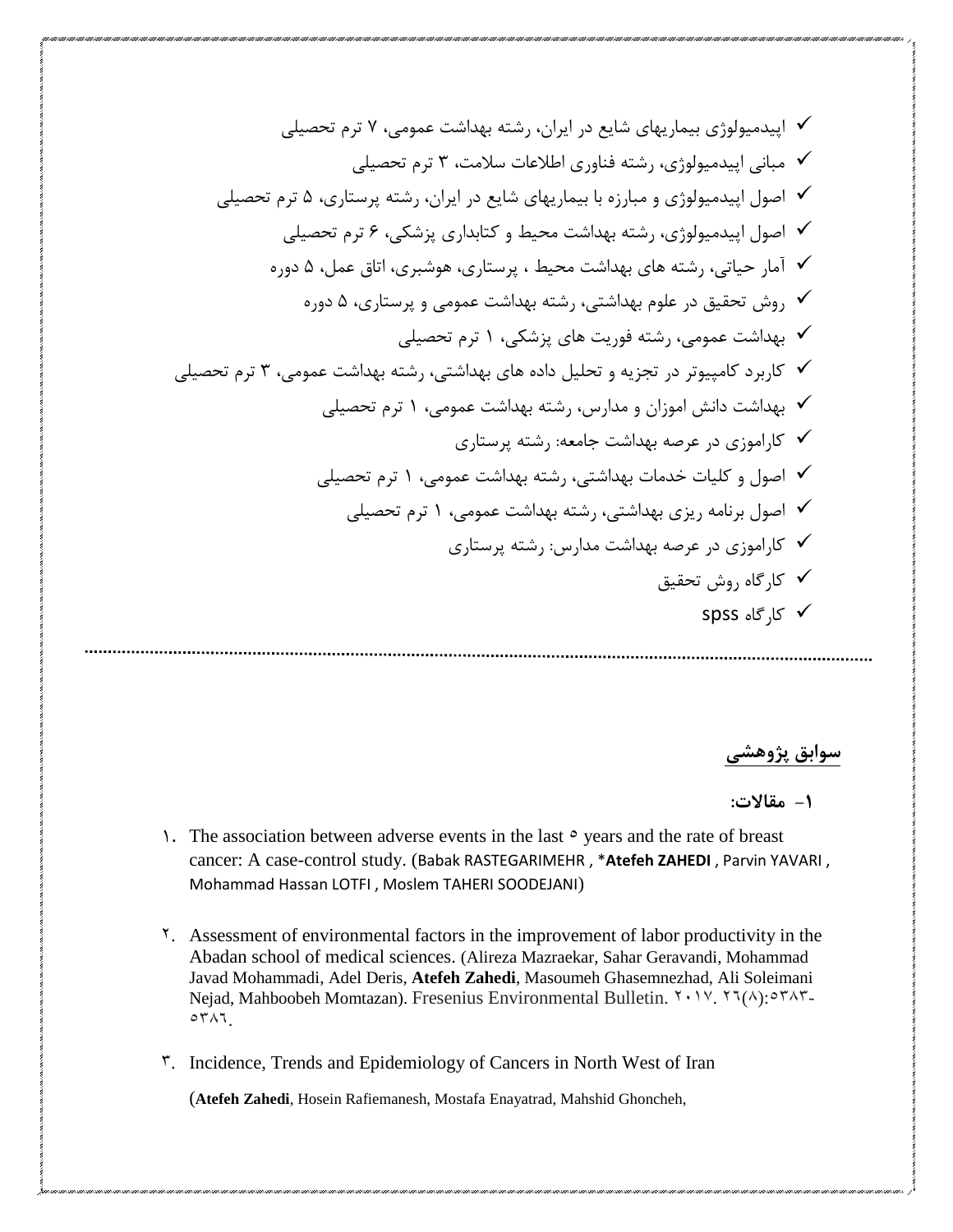Hamid Salehiniya)

 $\epsilon$ . The relationship between child abuse and family, psychological, and social factors among children

(Z. Gorjian, N. Mahmoodi, N. Nabhani, A. Mohseni, M. Baghbani, **A. Zahedi**, S. Azadpour)

- 5. Data on evolutionary relationship between hearing reduction with history of disease and injuries among workers in Abadan petroleum refinery, Iran (Mohammad Javad Mohammadi , Ebtesam Ghazlavi ,Samira Rashidi Gamizji , Hajar Sharifi ,Fereshteh Rashidi Gamizji , **Atefeh Zahedi** , Sahar Geravandi ,Noorollah Tahery , Ahmad Reza Yari ,Mahboobeh Momtazan)
- 2. A study of the impact of information and communication technology on the organizations ethical issues from the viewpoints of the headquarter staff at Abadan University of Medical Sciences (Babak Rastegari Mehr, **Atefeh Zahedi**, Mohammad Mahboubi, Zeinab Khazaei and Shabnam Fatemi)
- 2. The prevalence of hepatitis C virus among thalassemia patients referred to Shahid Beheshti hospital,Abadan.Iran (Sara Kooti, Shahram Jalilian, Atefeh Tamimi, Noorollah Tahery, **Atefeh Zahedi**, Nasim Hatefi Moadab, Nabi Jomehzadeh)
- $\lambda$ . Medication errors challenge from the perspective of nurses and nursing students (Tahery Ali, Shirzadi Pezhman, Mehri Ali,Elhami Saeedeh, Ghasemi Marzieh, Asadi Narjes and **Zahedi Atefeh**)
- <sup>9</sup>. Frequency of suside and its related factors in patients referring to emergency department of hospitals of Abadan city in  $\gamma \cdot \gamma$

(Noorollah Tahery, Zahra Gorjian, Mohhamad Mahboubi, Mina Baghbani ,Nahid Mahmoodi, **Atefeh Zahedi,** Farkhonde Hayati , Zeynab Namadmaliani Zadeh)

- 1. Epidemiology of accidents and injuries in the city of Lordegan in  $\gamma \cdot 1\gamma$ : a short report,  $1.1$ <sup>o</sup>, journal of Rafsanjan university of medical sciences. (M Soodejani, R Shirani Faradonbeh, SA Hashemi, **A Zahedi**, A Dehghani)
- 11. Self-evaluation of nurses clinical competency based on benner theory,  $\gamma \cdot 1\lambda$ , World Family Medicine Journal: Incorporating the Middle East Journal of Family Medicine (S Elhami, M Ban, S Mousavi,**A Zahedi**)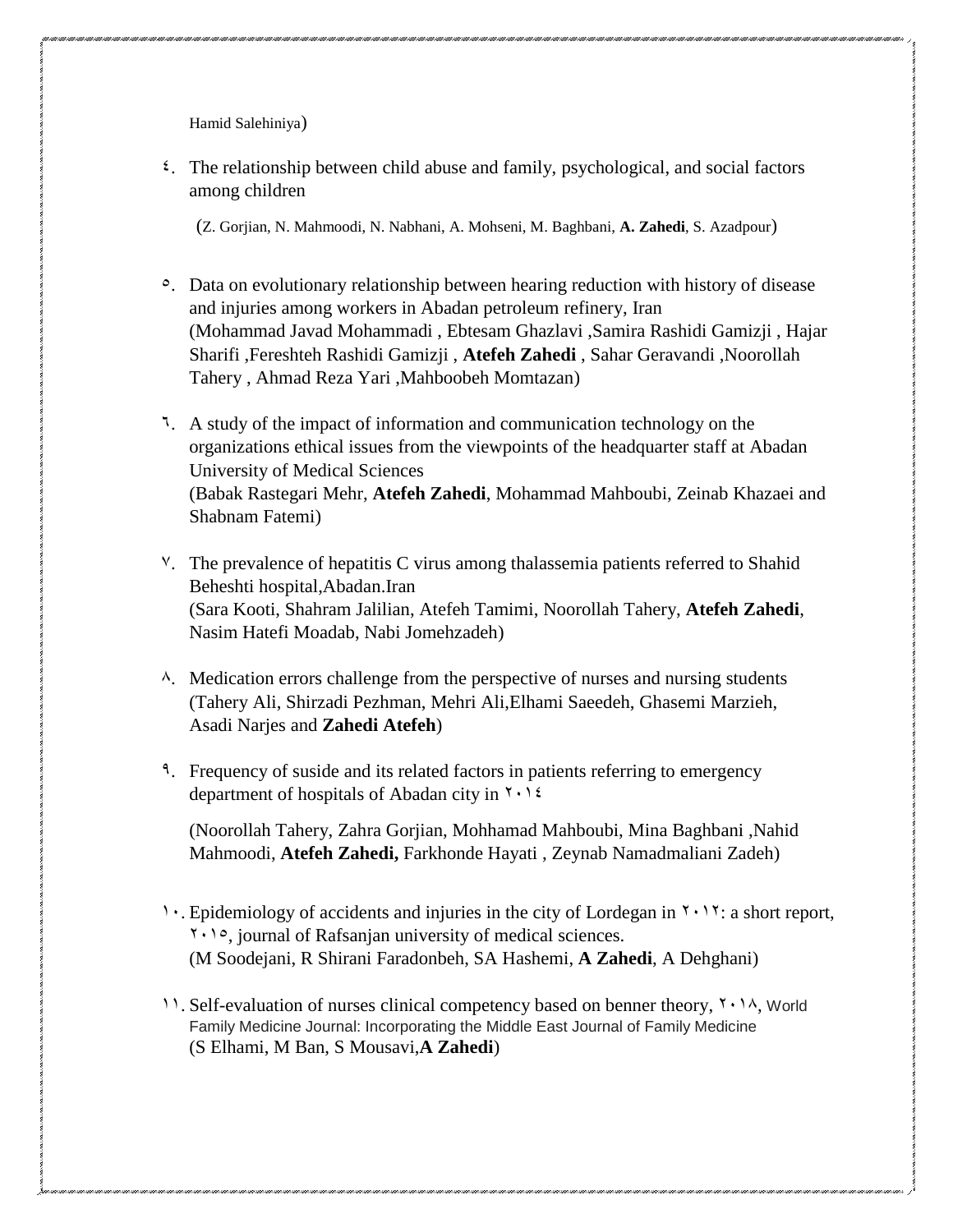- 02. The relationship between personality traits, loneliness, and identity styles and dependence on mobile phone in students,  $\mathbf{Y} \cdot \mathbf{Y} \mathbf{Z}$ . **Y . 17, SADRA MEDICAL SCIENCES JOURNAL.** (AR Rashidi, T Jafari, M Hojatkhan, F Mohammadi, M Mahboubi, **A Zahedi**)
- 15. A study of the relationship between daily spiritual experiences and happiness in students at Abadan school of medical sciences.  $Y \cdot Y$ , Research Journal of Applied Sciences (F Hayati, M Mahboubi, **A Zahedi**,B Rastegarimehr, M Mohammadi)
- 04. Relation between socioeconomic and fertility factors with breast cancer. Case-control study (lotfi, fallahzadeh, shiryazdi, **zahedi**\* )
- 05. A study of the relationship between attachment style and academic motivation in students at Abadan university (**zahedi**, rastegarimehr,mahboubi, mohammadi, adibi)
- 17. A study of the attitude of AIDS patients regarding mass media and its impact on patients anxiety. M Mahboubi, BR Mehr, ZM Dostan, **A Zahedi**, SG Kalkhaje, M Mohammadi. International Business Management.  $Y \cdot 17$ ,  $Y \cdot (19)$ :  $20 \wedge 4209$ .
- 02. Factors associated with prevalence of domestic violence in women referred to Abadan health centers in  $\gamma \cdot \rho$ (fakharzadeh, taheri, heidari, hatefi moadab, **zahedi**..)
- 1.8. Association of hospitalizations for cardiovascular disease attributed to dust events (omidi, geravandi, mahboubi, mohammadi, momtazan, daryanoosh, **zahedi**, nourmoradi,nikravesh)
- 09. Dietary and individual habits in women with breast cancer in Yazd province (**zahedi**, lotfi, yavari, mahboubi, rastegarimehr, jafaee)
- $21. A$  comparison of physician empathy from the perspective of patients visiting hospitals in Abadan (mahboubi, **zahedi**, rastegari mehr, mohammadi)
- 20. Gender difference in the learning of nursing skills among nursing students of medical sciences of Abadan,  $\{1, 1, 2\}$  of accepted for publication in (volume  $\lambda$ , s<sup>2</sup>) of the journal of Advanced Pharmacy Education& Research)
- 22. [Risk of stillbirth in women with gestational diabetes and high blood pressure.](http://ijph.tums.ac.ir/index.php/ijph/article/view/20170) Hamid Reza Tabatabaee, **Atefeh Zahedi**, Koorosh Etemad, Tannaz Valadbeigi, Sepideh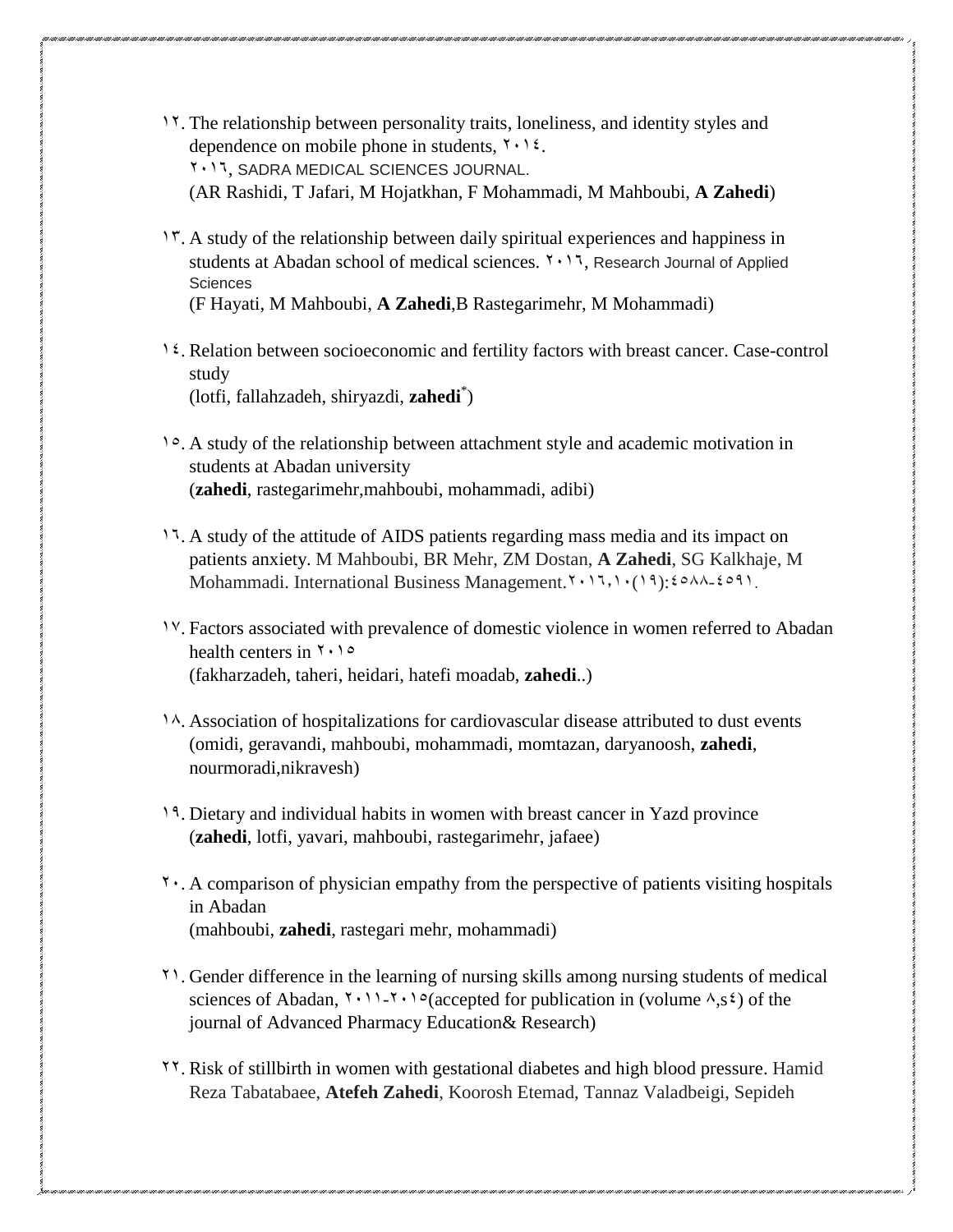Mahdavi, Mostafa Enayatrad, Seideh Zeinab Almasi, Halimeh Yaghoobi, Fatemeh Zolfizadeh, Mahmoud Hajipour.<sup>Y</sup> · Y · . Iranian Journal of Public Health.  $29(2)$ .  $YYY YAY$ 

- 25. [Cerebral ischemic attack, epilepsy and hospital admitted patients with types of](https://www.sciencedirect.com/science/article/pii/S1875963717302343)  headaches attributed to  $PM\rightarrow$  [mass concentration in Abadan, Iran.](https://www.sciencedirect.com/science/article/pii/S1875963717302343) Esmat Radmanesh, Heidar Maleki, Gholamreza Goudarzi, **Atefeh Zahedi**, Sasan Ghorbani Kalkhajeh, Philip K Hopke, Seyyed Ali Mard, Sadegh Olad.  $1 \cdot 19$ . Aeolian Research,  $21 \cdot 1061$ .
- 12. Evaluating the Observance Degree of Sterile Principles in The Process of Urinary [Catheterization.](http://research.zums.ac.ir/nmcjournal/article-1-646-en.html) Saeedeh Elhami, Mohammad Mahboubi, Shahrzad Nezarat, Samaneh Naeimi, **Atefeh Zahedi**, Atefeh Zadabdollah.<sup>7</sup> · <sup>7</sup> · Preventive Care in Nursing & Midwifery Journal.  $9(2): 12 \cdot 12$ .
- 25. Evaluation of [Hospital Admissions Due to Liver Diseases in Abadan and](http://search.ebscohost.com/login.aspx?direct=true&profile=ehost&scope=site&authtype=crawler&jrnl=15607186&AN=141433732&h=GuGfLGxroPlAo0FUzh1ZBDw7fZUlLOCG%2BoYRUZ5Mu3HmeYAoZaQu0emsODI%2BuK4vBApypLUSuD45eKMd%2F8o%2FHQ%3D%3D&crl=c)  [Khorramshahr Hospitals.](http://search.ebscohost.com/login.aspx?direct=true&profile=ehost&scope=site&authtype=crawler&jrnl=15607186&AN=141433732&h=GuGfLGxroPlAo0FUzh1ZBDw7fZUlLOCG%2BoYRUZ5Mu3HmeYAoZaQu0emsODI%2BuK4vBApypLUSuD45eKMd%2F8o%2FHQ%3D%3D&crl=c) Ali Reza Balizadeh Karami, Seyyed Ali Mard, Sara Mobarak, **Atefeh Zahedi**, Masoomeh Asadi, Esmat Radmanesh. Iranian Journal of Gastroenterology & Hepatology (GOVARESH).  $\forall \cdot \forall \cdot, \forall \xi(\xi)$ .
- 22. [Community Based Review, Implementation, and Evaluation of Nutrition Course plan](https://www.researchsquare.com/article/rs-10081/latest.pdf)  [in the Doctorate of Medicine and Baccalaureate of Nursing by Nutritional Need](https://www.researchsquare.com/article/rs-10081/latest.pdf)  [Assessment.](https://www.researchsquare.com/article/rs-10081/latest.pdf) Mahshid Naghashpour, Mitra Amini, Armin Khaleghjoo, Abdollah Khanzadeh, **Atefe Zahedi**, Leila Fakharzadeh, Sahar Golabi, Samaneh Mansouri, Maryam Adelipour.  $Y \cdot 19$ .
- <sup>1</sup> Y. [Cancer epidemiology and trends in North Khorasan Province of Iran.](https://www.sciencedirect.com/science/article/pii/S2213398418300551) Hamid Salehiniya Hosein Rafiemanesh, **Atefe Zahedi**, Mojtaba Mehtarpour, Alireza Zemestani, Abbas Balouchi, Mohammad Aghaali.  $\gamma \cdot \gamma$ . clinical epidemiology and global health.<sup> $\mathcal{F}(\mathbf{Y})$ :  $\circ \mathcal{F}$ - $\circ \circ$ .</sup>
- $\gamma$ . Comparison between the professional behavior of nursing students and employed [nurses.](https://japer.in/storage/models/article/WLyXrV2XBSJOaaeYrG8N0qIkIbm0Spr74HEiqPR2cNfQf2amnXLajs14dgNa/comparison-between-the-professional-behavior-of-nursing-students-and-employed-nurses.pdf) Sajedeh Mousaviasl, Saeedeh Elhami, Maryam Ban, **Atefeh Zahedi**, Zahra Arizavi. Journal of Advanced Pharmacy Education & Research.  $1 \cdot 19$ .  $9(s1)$ .
- $29.$  The Association between Adverse Events in the Last  $\circ$  Years and the Rate of Breast [Cancer.](https://www.ncbi.nlm.nih.gov/pmc/articles/PMC5810392/) Babak Rastegarimehr, **Atefeh Zahedi**, Parvin Yavari, Mohammad Hassan Lotfi, Moslem TAHERI SOODEJANI. Iranian journal of public health.<sup> $\gamma \cdot \gamma \lambda$ </sup>.  $\text{E}(Y,Y)$ .  $\text{A}$ .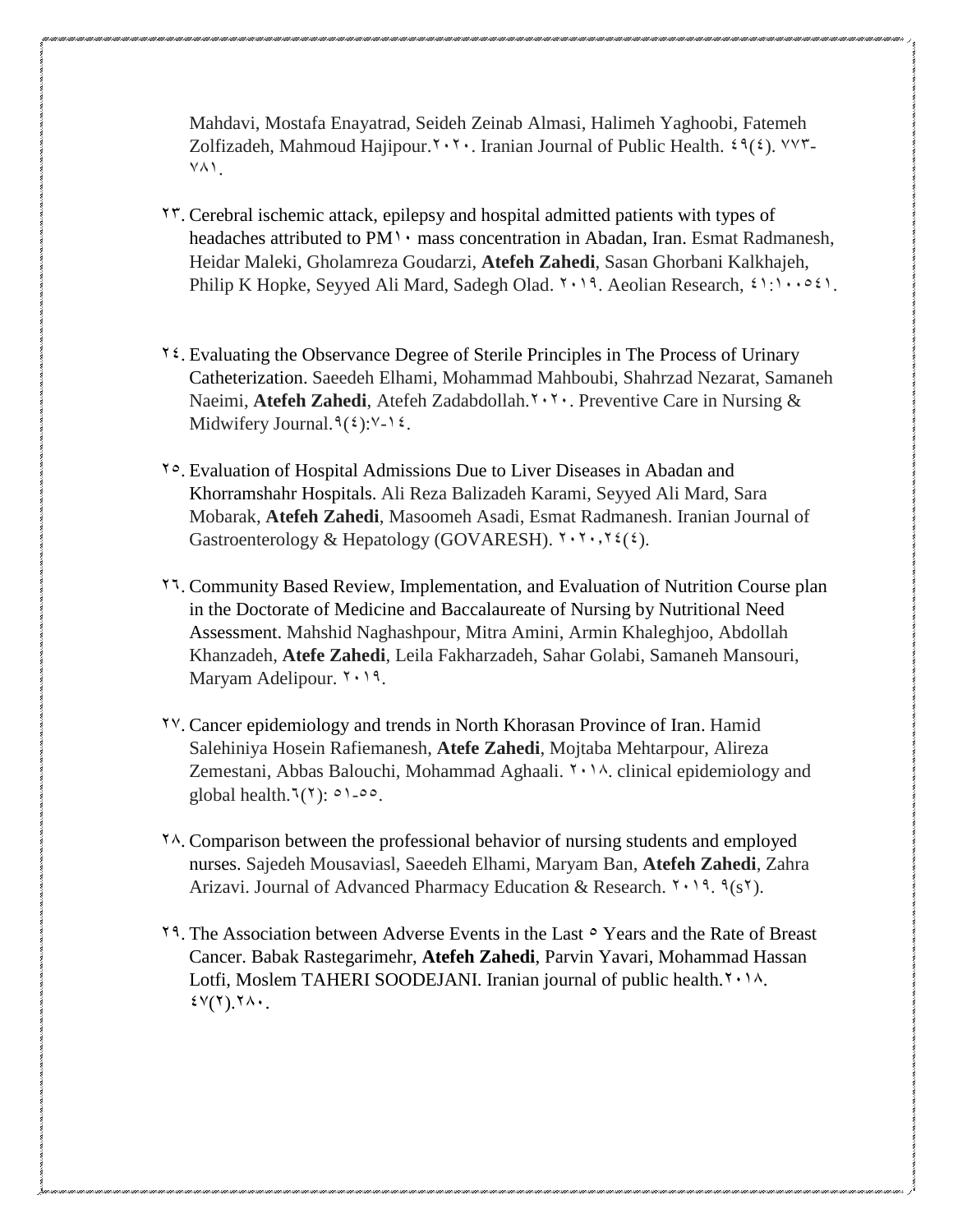.61 سوءرفتار با سالمند در خانواده و عوامل مرتبط با آن)رحیمی، حیدری، نظارات، زاهدی، مجدم، دریس(

.62 عوامل مرتبط با شیوع خشونت های خانگی در زنان مراجعه کننده به مراکز بهداشتی-درمانی شهرستان آبادان در سال 2611 )فخارزاده، طاهری، حیدری، هاتفی مودب، زاهدی، الهامی(

.61 بررسی عوامل موثر بر قبولی با وقفه و بدون وقفه دانشجویان مقطع کارشناسی ارشد دانشگاه علوم پزشکی شهید صدوقی یزد در ازمون کارشناسی ارشد(مقدم، رحیمی، زاهدی، مهدوی، باقیانی مقدم)

- **-2 طرح های پژوهشی** -2 بررسی میزان تجارب معنوی روزانه و ویژگی های فردی در شادکامی زنان شاغل دانشکده علوم پزشکی ابادان سال 2611 )همکار(
- -1 بررسی تاثیر نگرش بیماران مبتال به ایدز در مورد برنامه های رسانه ای در ارتباط با این بیماری بر میزان اضطراب انان در شهر ابادان در سال 2611 )مجری دوم(
- -6 بررسی علل اشتباهات دارویی و عوامل موثر بر عدم گزارش دهی ان از دیدگاه دانشجویان و پرستاران شاغل در بخش های عمومی بیمارستان های دانشگاه علوم پزشکی ابادان)مجری پنجم(
- -1 بررسی رابطه بین اگاهی از علم ارگونومی و میزان اسیب های شغلی کادر پرستاری در شهر ابادان در سال 2611)مجری پنجم(

-1 بررسی موانع بهبود کارایی نیروی انسانی در دانشکده علوم پزشکی ابادان)مجری سوم(

-3 بررسی روند بروز و اپیدمیولوژی کم کاری تیروئید مادرزادی در شهرهای ابادان، شادگان و خرمشهر طی سالهای 11-11 )مجری دوم(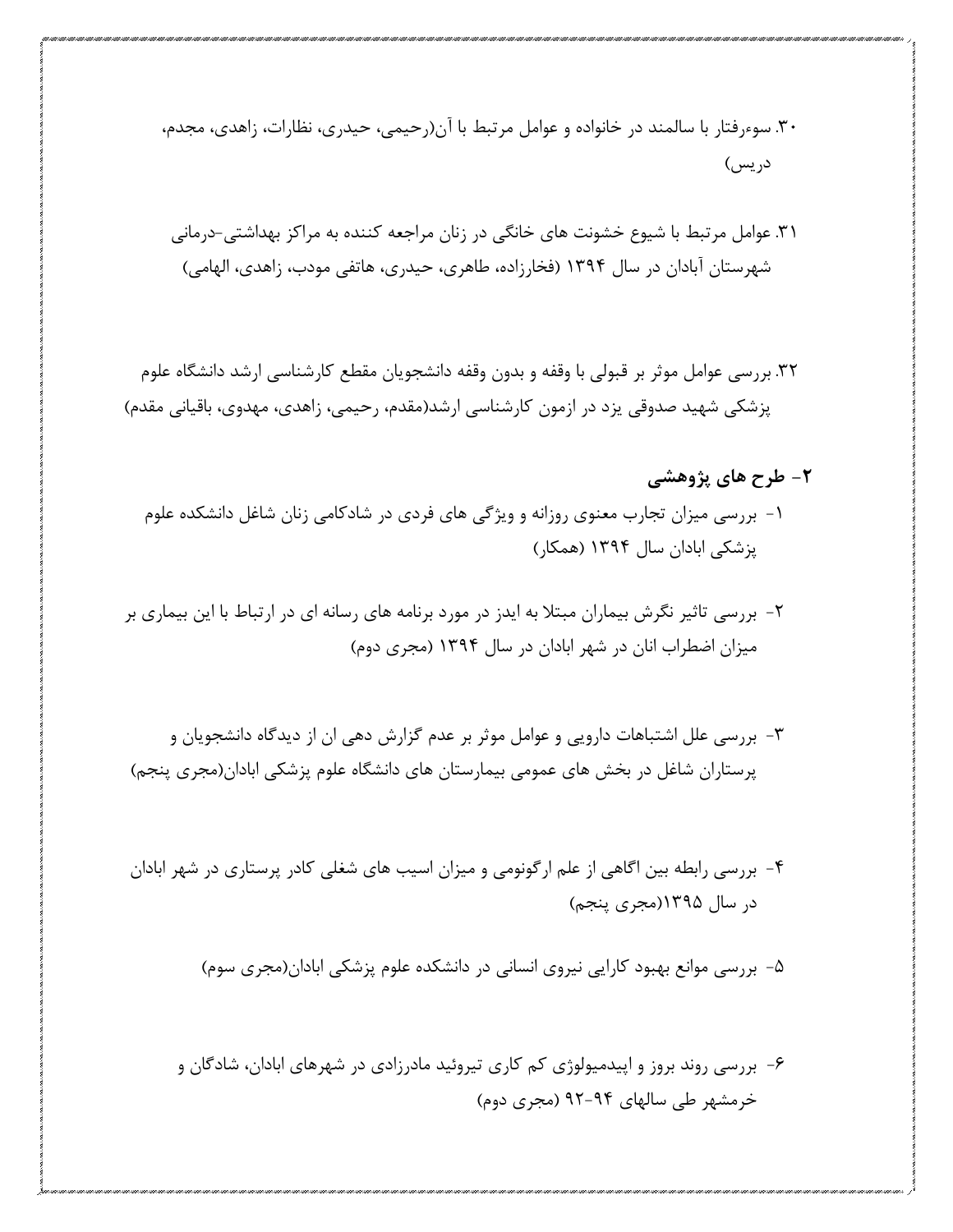-1 بررسی ارتباط حمایت اجتماعی و میزان رضایتمندی از زندگی در میان سالمندان ساکن اسایشگاه شهرستان خرمشهر در سال 2611 )مجری پنجم(

- -3 بررسی رابطه عوامل خطرزای اجتماعی، محیطی، اقتصادی با بروز سرطان در کودکان استان خوزستان در سال 11-2611)همکار(
- -1 بررسی میزان سزارین های انجام شده قبل و بعد از اجرای طرح تحول نظام سالمت در بیمارستان های منتخب شهر ابادان و خرمشهر در سال 2611 )مجری چهارم(
	- -21 بررسی مقایسه ای رفتار حرفه ای دانشجویان پرستاری و پرستاران شاغل در دانشگاه علوم پزشکی ابادان)همکار(
	- -22 بررسی وضعیت سالمت جسمی دانش اموزان مقطع دبستان شهر ابادان در سال 2613 )مجری دوم(
- -21 بررسی میزان مارکرهای استرس اکسیداتیو، انزیم های انتی اکسیدانت، اپوپتوز)بیان ژنهای BAX1,BCL )و بیان -2microRNAS و -113microRNAS در بیماران قلبی عروقی )همکار(
	- -26 تاثیر اموزش بر اساس مدل اعتقاد بهداشتی بر ارتقاء رفتار پیشگیرانه از مصرف مواد مخدر در دانش اموزان پسر مقطع دوم متوسطه شهر خرمشهر در سال 2613)همکار(
	- -21 بررسی تاثیر اموزش خودمراقبتی از طریق تماس تلفنی بر پیشگیری از بروز دیابت بارداری در زنان مراجعه کننده به مراکز بهداشتی-درمانی ابادان 2613 )همکار(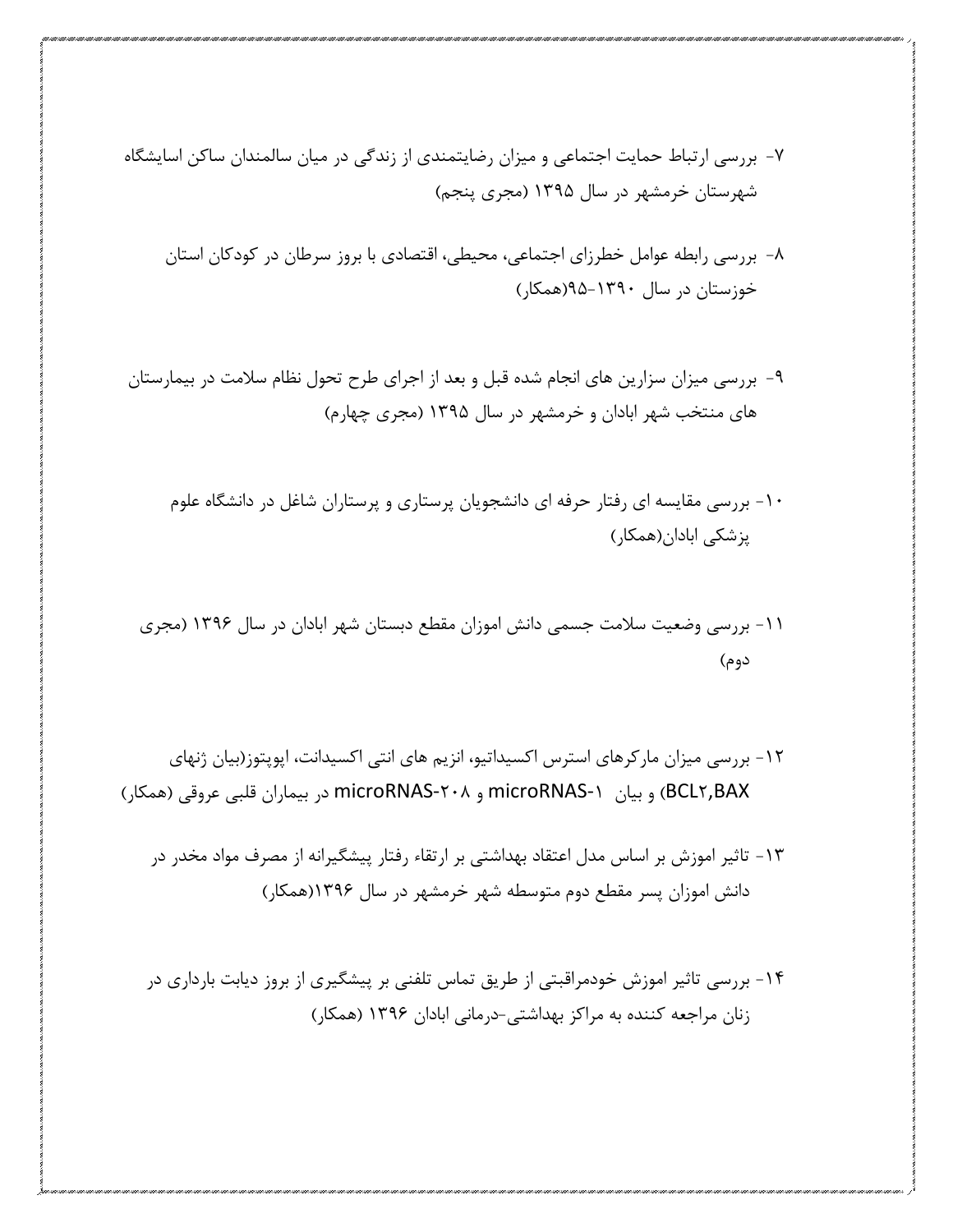- -21 بررسی همراهی بین حضور هلیکوباکتر پیلوری در پالک های دندانی و بزاق و ابتال به اختالالت گوارشی )همکار(
	- -23بازنگری کوریکولوم واحد درسی تغذیه در رشته های تحصیلی علوم پزشکی براساس نیازهای جامعه در دانشکده علوم پزشکی ابادان )همکار(
- -21 بررسی سینوزیت قارچی مهاجم و غیرمهاجم در بین مبتالیان به سینوزیت مزمن مراجعه کننده به بیمارستان امام خمینی اهواز در سال 2613)همکار(
	- -23 بررسی اثر ضدالتهابی عصاره ابی میوه گیاه زیره سبز، نقش احتمالی -3IL و a-TNF سرمی و نیتریک اکسید نخاعی در این اثر در موش صحرایی نر- مطالعات رفتاری و مولکولی )همکار(
- -21 بررسی رضایتمندی اعضای هیات علمی دانشکده علوم پزشکی ابادان از کارگاه های برگزار شده در سال 2613)همکار(
- -11 بررسی ارتباط سطح سرب خون با میزان مصرف ماهی های دریای جنوب در جامعه زنان سنین باروری در شهرستان ابادان)همکار(
- -12 بررسی بیان ژنهای -2Beclin، 6LC و mTOR درگیر فایند اتوفاژی در بافت سرطان پستان و ارتباط ان با های مختلف سرطان )همکار(
	- -11 بررسی عوامل خطر مرتبط با پره اکالمپسی در زنان باردار مراجعه کننده به مراکز بهداشتی درمانی شهر ابادان)همکار(
- -16 بررسی عوامل موثر در موفقیت تحصیلی دانشجویان پیراپزشکی و بهداشت دانشگاه علوم پزشکی یزد در سال 2616-2611 )همکار(